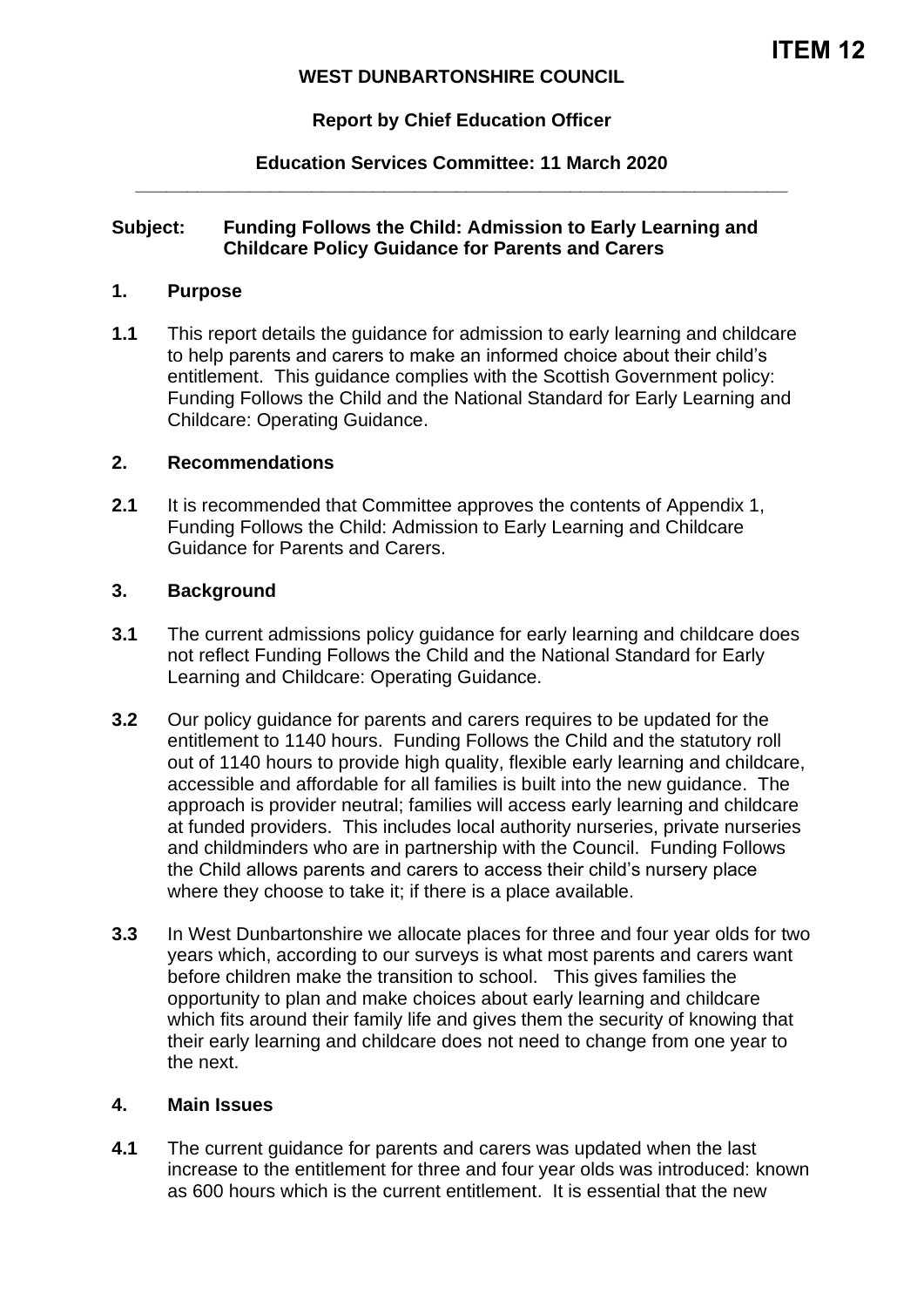guidance helps parents and carers make an informed choice of ELC which is central to Funding Follows the Child and the National Standard for Early Learning and Childcare: Operating Guidance.

- **4.2** In order to implement Funding Follows the Child, the Council has a statutory duty to ensure that there is a place available for all eligible children. Currently children aged three years of age become eligible for a government funded place at the start of the term following their third birthday.
- **4.3** It is proposed that the entitlement will now begin the month after the child's third or second birthday whichever applies. This change will allow parents the accessibility, affordability and flexibility which Funding Follows the Child is designed to do. It also is in line with the policies applied across councils within the West Partnership.
- **4.4.** A range of models is available to ensure that all children can access their entitlement to 1140 hours of early learning and childcare. Parents and carers can apply for the ELC which suits their family best. This is made clear in the guidance allowing parents and carers to make that informed choice that they should expect.
- **4.5** We will continue to allocate places for entitled three and four year olds using set criteria which have been revised and simplified to cover the main priorities for admission. This was necessary as parents and carers have told us that the current guidance is complicated and difficult to understand. This revision to the criteria will ensure that early learning and childcare places are allocated fairly to families. All places will be allocated using the priority criteria as outlined in table 1 below.

Table 1.

| Priority 1        | Child Protection, Prevention, Looked After and<br><b>Additional Support Needs</b>        |
|-------------------|------------------------------------------------------------------------------------------|
| Priority 2        | Deferred Entry – January and February birthdays                                          |
| Priority 3        | Pre-school children within their allocated ELC<br>community as indicated by address      |
| <b>Priority 4</b> | Ante pre-school children within their allocated<br>ELC community as indicated by address |
| Priority 5        | Parents who live outside West Dunbartonshire                                             |

## **5. The Offer of 1140 Hours Entitlement**

**5.1** The guidance makes it clear that parents and carers can apply for a place at a funded provider: local authority nursery or a private nursery in partnership with the Council or a child minder in partnership with the Council. The guidance provides clarity on how parents and carers can take the entitlement hours and with which providers.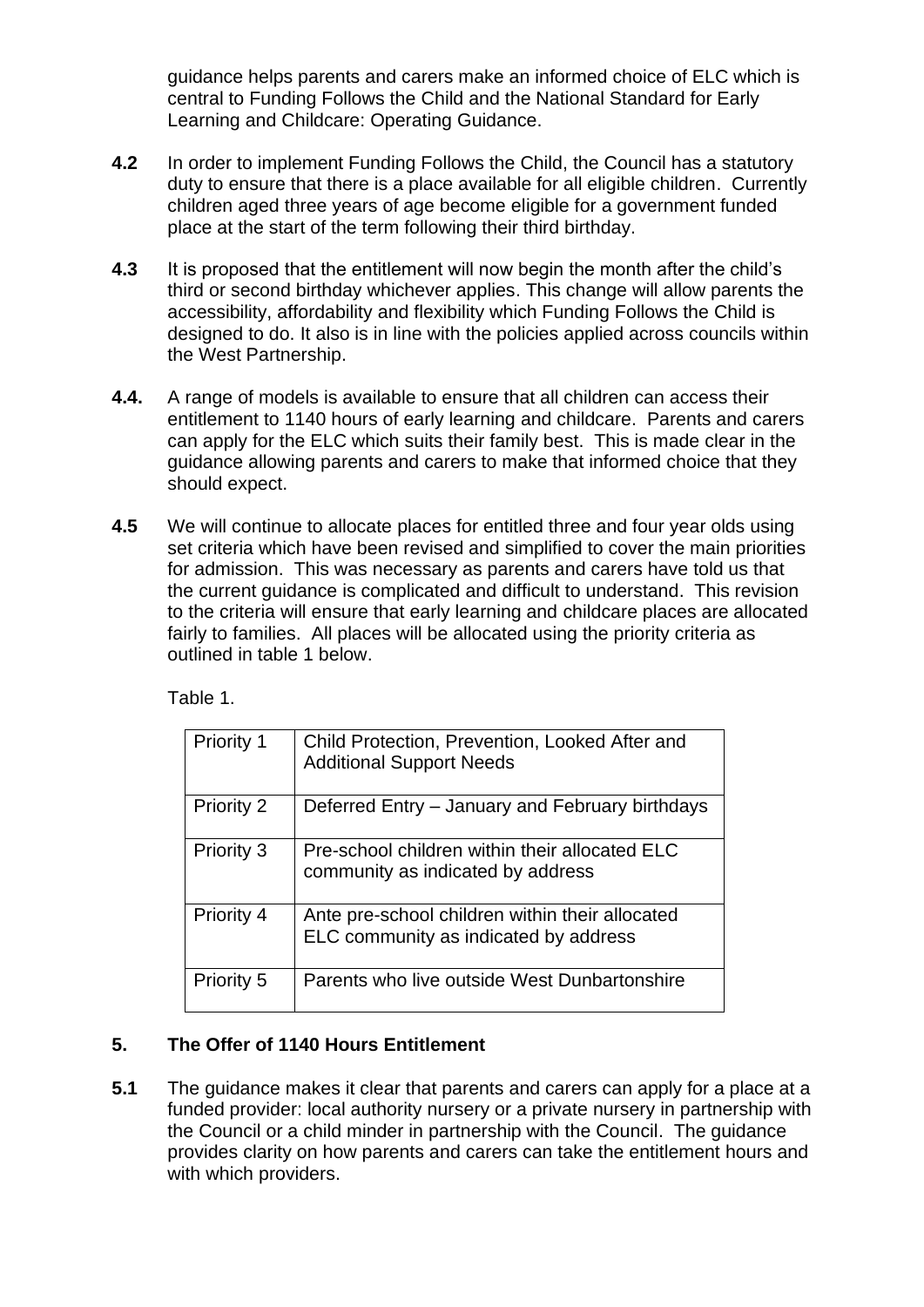**5.2** Parents and carers will be encouraged to apply to settings within their local community which provides the model they would like for their child. Nursery settings do not have defined catchment areas however parents and carers have traditionally applied for ELC within their local community. In response to this we have developed a range of provision which will meet the needs of families within each community. Parents and carers can choose, in order of preference which settings they would like to be considered for. All West Dunbartonshire early learning and childcare settings are organised into six communities, based on area and address. Gartocharn is a community on its own, in recognition of its rural demographic and the needs of the families and their children to use a service within that community. If a parent or carer wants a place out with their local community they can apply for this but a child in the local community will be considered first as outlined in table 2 below.

Table 2

| <b>Community</b>                                 |  |  |
|--------------------------------------------------|--|--|
| 1. Duntocher / Hardgate / Faifley                |  |  |
| 2. Clydebank                                     |  |  |
| 3. Dalmuir/ Old Kilpatrick / Bowling             |  |  |
| 4. Dumbarton / Milton                            |  |  |
| 5. Balloch / Renton / Vale of Leven / Alexandria |  |  |
| 6. Gartocharn                                    |  |  |

# **6. People Implications**

**6.1** There are no people implications for WDC in relation to this report.

# **7. Financial and Procurement Implications**

**7.1** There are no additional financial or procurement issues relation to this report.

## **8. Risk Analysis**

- **8.1** The key risk to the project:
	- Failing to meet the appropriate ELC placement needs of children, parents and carers; this risk will be mitigated with the introduction of this updated guidance and application of revised criteria.